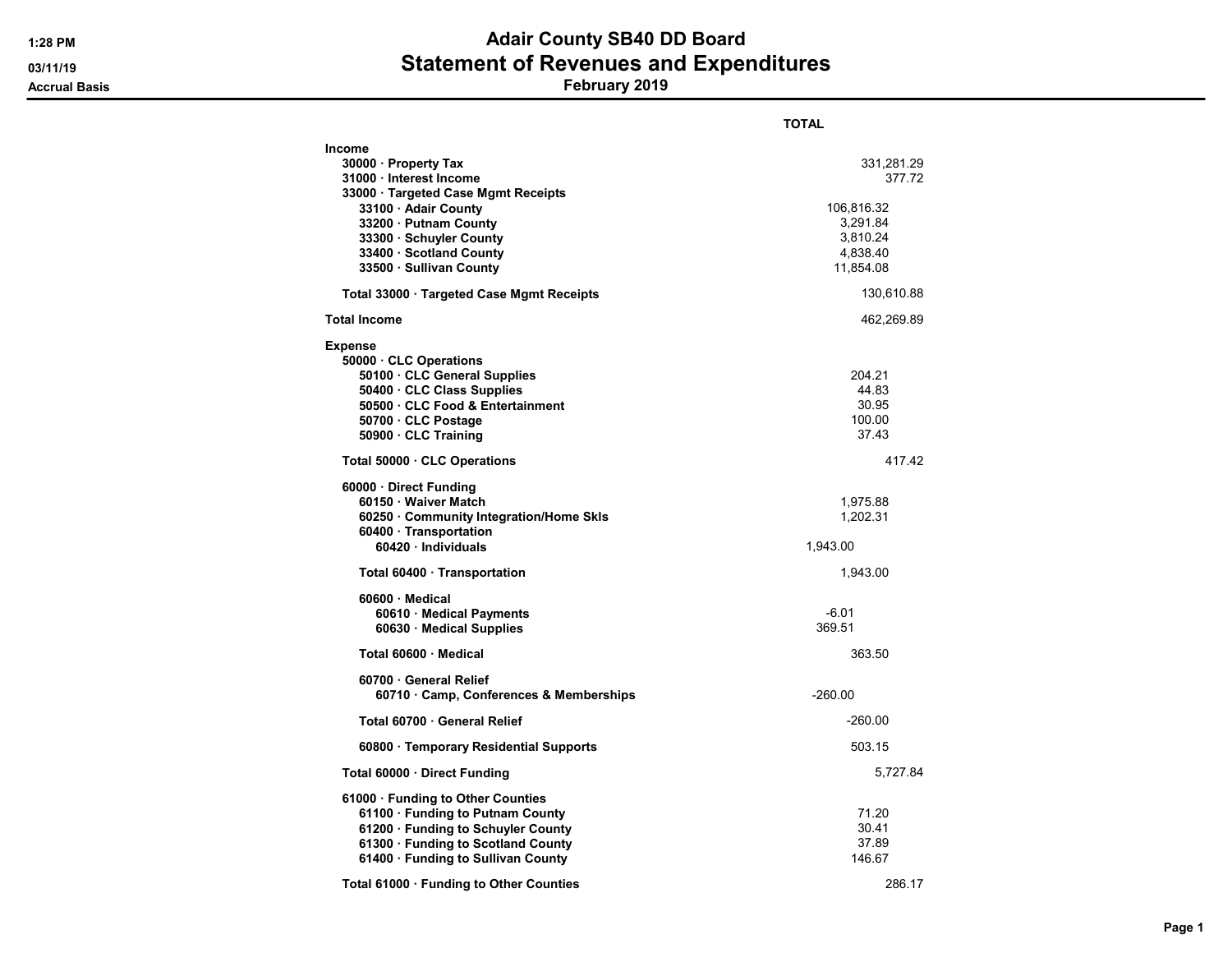## 1:28 PM **Adair County SB40 DD Board** 03/11/19 **Statement of Revenues and Expenditures**

Accrual Basis February 2019

|                                                           | TOTAL    |
|-----------------------------------------------------------|----------|
| 80000 · Programming - Indirect<br>85000 · Employee Travel |          |
| 70400 · TCM Admin Mileage                                 | 286.54   |
| 71150 · TCM Adair Mileage                                 | 619.94   |
| 72150 · TCM Putnam Mileage                                | 51.62    |
| 73150 · TCM Schuyler Mileage                              | 186.18   |
| 74150 · TCM Scotland Mileage                              | 120.06   |
| 75150 · TCM Sullivan Mileage                              | 190.00   |
| 85000 · Employee Travel - Other                           | 104.73   |
| Total 85000 · Employee Travel                             | 1,559.07 |
| 87000 Office Expenses                                     |          |
| 87100 · Office Supplies                                   |          |
| 87110 · Office Supplies-Country Club                      | 86.01    |
| 87120 · Office Supplies-McPherson                         | 411.98   |
| Total 87100 · Office Supplies                             | 497.99   |
| 87200 · Postage                                           |          |
| 87210 · Postage-General                                   | 55.00    |
| 87220 · Postage-TCM                                       | 55.85    |
| Total 87200 · Postage                                     | 110.85   |
| 87700 · Building Maintenance                              |          |
| 87710 Janitorial                                          |          |
| 87711 Janitorial-Country Club                             | 142.06   |
| 87712 Janitorial-McPherson                                | 85.99    |
| Total 87710 Janitorial                                    | 228.05   |
| 87730 · Snow Removal                                      |          |
| 87731 · Snow Removal-Country Club                         | 780.50   |
| 87732 Snow Removal-McPherson                              | 1,024.50 |
| Total 87730 · Snow Removal                                | 1,805.00 |
| Total 87700 · Building Maintenance                        | 2,033.05 |
| 87800 · Software & Technology                             | 2,900.00 |
| Total 87000 · Office Expenses                             | 5,541.89 |
| 87500 · Personnel                                         |          |
| 51000 CLC Personnel                                       |          |
| 51100 · CLC Center Salary Expense                         | 5,998.70 |
| Total 51000 · CLC Personnel                               | 5,998.70 |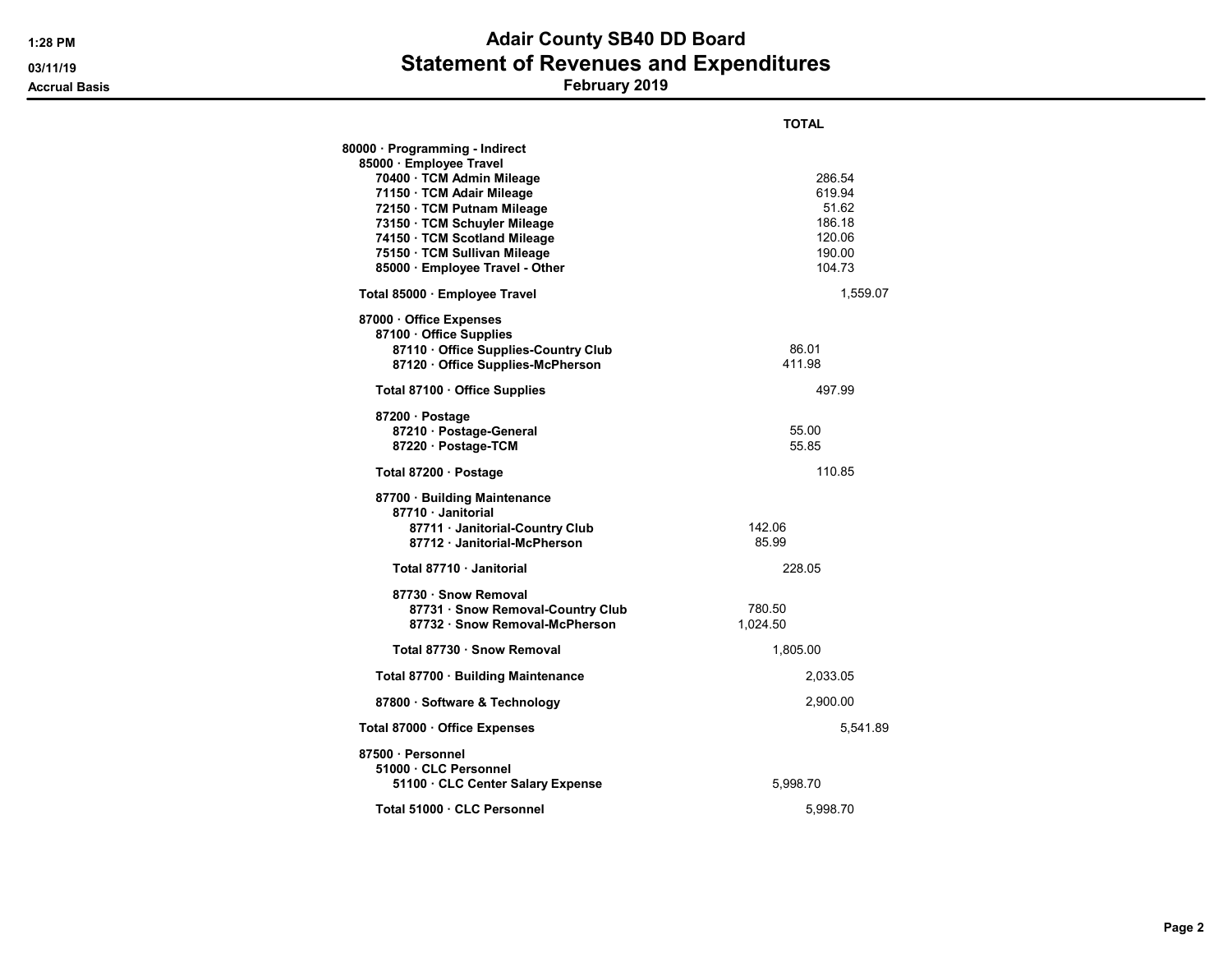# 1:28 PM **Adair County SB40 DD Board** 03/11/19 **Statement of Revenues and Expenditures**

### Accrual Basis February 2019

|                                                                                                                                                                                                                                                                                                             | TOTAL                                                                                                     |
|-------------------------------------------------------------------------------------------------------------------------------------------------------------------------------------------------------------------------------------------------------------------------------------------------------------|-----------------------------------------------------------------------------------------------------------|
| 66000 · Payroll Expenses<br>66500 · Salary Sick<br>66700 · Salary Vacation<br>66000 · Payroll Expenses - Other                                                                                                                                                                                              | 2,068.89<br>2,726.39<br>5,539.69                                                                          |
| Total 66000 · Payroll Expenses                                                                                                                                                                                                                                                                              | 10,334.97                                                                                                 |
| 70300 · TCM Admin Salary<br>71110 · TCM Adair Salary Expense<br>71115 · TCM Adair Overtime<br>72110 · TCM Putnam Salary Expense<br>73110 · TCM Schuyler Salary Expense<br>74110 · TCM Scotland Salary Expense<br>75110 · TCM Sullivan Salary Expense<br>87510 · Salary Expense<br>87540 · Employee Benefits | 11,254.37<br>23,886.01<br>40.54<br>1,247.52<br>3,565.89<br>1,314.33<br>3,984.48<br>11,279.30<br>28,453.62 |
| Total 87500 · Personnel                                                                                                                                                                                                                                                                                     | 101,359.73                                                                                                |
| 88000 · Professional Services<br>88200 · Legal Services                                                                                                                                                                                                                                                     | 100.00                                                                                                    |
| Total 88000 · Professional Services                                                                                                                                                                                                                                                                         | 100.00                                                                                                    |
| 88500 Training<br>76000 TCM Training<br>88500 · Training - Other                                                                                                                                                                                                                                            | 485.89<br>336.93                                                                                          |
| Total 88500 · Training                                                                                                                                                                                                                                                                                      | 822.82                                                                                                    |
| 89000 · Utilities<br>89100 · Electricity<br>89110 · Electricity-Country Club<br>89130 · Electricity-314 E McPherson                                                                                                                                                                                         | 184.99<br>664.58                                                                                          |
| Total 89100 · Electricity                                                                                                                                                                                                                                                                                   | 849.57                                                                                                    |
| 89200 Gas<br>89210 Gas-Country Club<br>89220 · Gas-McPherson                                                                                                                                                                                                                                                | 83.81<br>113.12                                                                                           |
| Total 89200 Gas                                                                                                                                                                                                                                                                                             | 196.93                                                                                                    |
| 89300 Trash<br>89310 · Trash-Country Club<br>89320 Trash-McPherson                                                                                                                                                                                                                                          | 55.58<br>95.34                                                                                            |
| Total 89300 Trash                                                                                                                                                                                                                                                                                           | 150.92                                                                                                    |
| 89400 · Telephone & Internet<br>70250 · TCM On Call Phone<br>89410 · Telephone & Internet-Country CI<br>89420 · Telephone & Internet-McPherson                                                                                                                                                              | 0.78<br>63.75<br>615.00                                                                                   |
| Total 89400 · Telephone & Internet                                                                                                                                                                                                                                                                          | 679.53                                                                                                    |